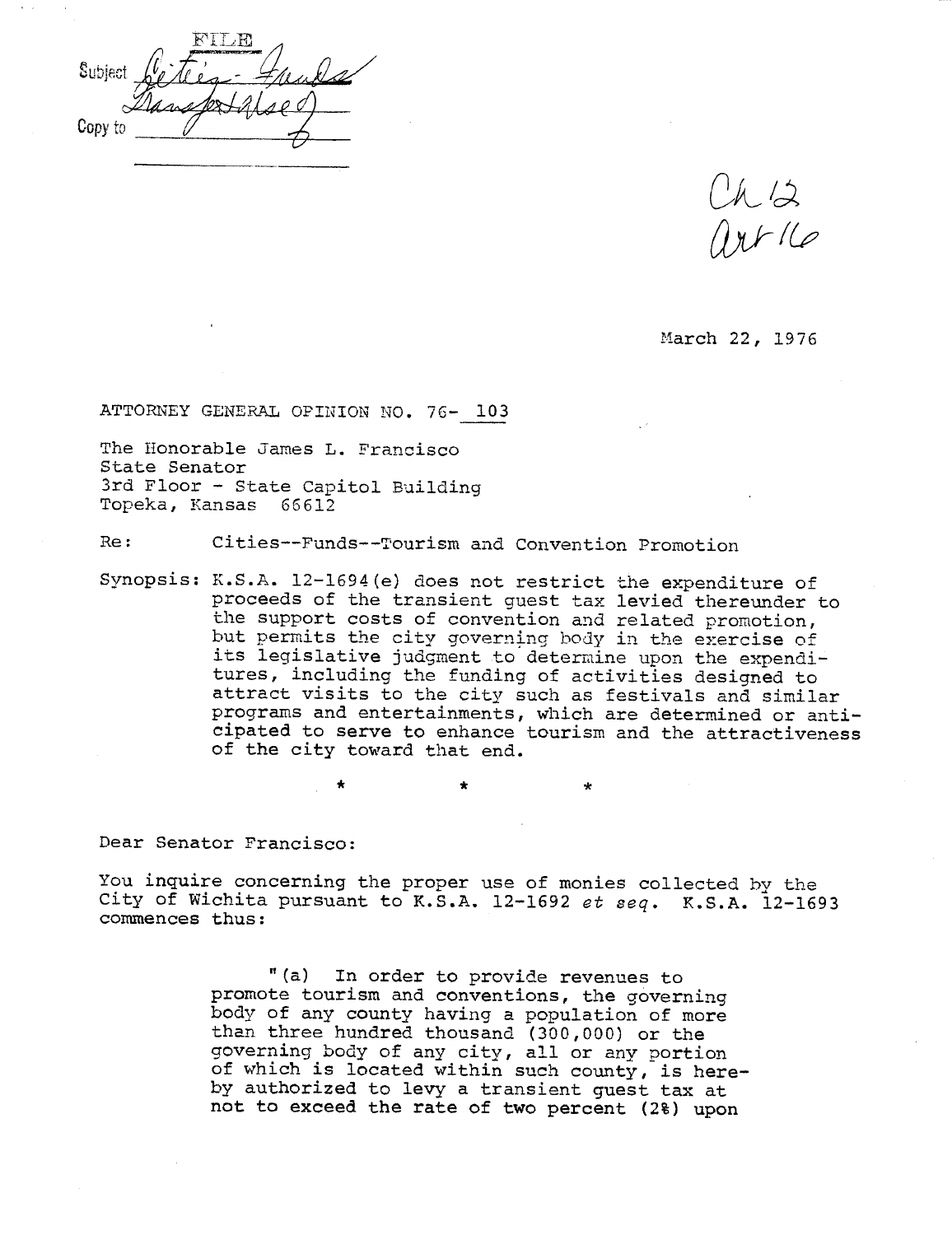The Honorable James L. Francisco Page Two March 22, 1976

> the gross receipts derived from or paid by transient guests . . . ."

K.S.A. 12-1694(e) states thus:

"All such moneys received by the county treasurer or city treasurer from disbursements from the county and city transient guest tax fund shall be credited to the 'tourism and convention promotion fund' of said county or city and shall only be expended for convention and tourism promotion."

You indicate there is some disagreement regarding proper expenditures of the proceeds of this tax. On the one hand, you indicate, it was the intention of members of the Sedgwick County legislative delegation that the proceeds of the tax be used to finance promotional activities, such as promotional staff and materials, including film and slide presentations, brochures and the like, designed to encourage the selection of Wichita as a convention site by the various national and state organizations. Others, however, have advocated expenditures to fund the direct costs, or a portion thereof, of various entertainments and activities which it is believed will attract visitors to the city and thereby enhance **tourism.** 

**The statute does not squarely** and precisely codify the intentions of the **legislative delegation. It leaves to the legislative** determination of **the local governing body** the determination to make particular expenditures, so long as they fall within the broad guidelines of convention and tourist promotion. I cannot conclude as a matter of law, for example, that the expenditure of moneys from this tax to fund a folk festival, to cite but one illustrative proposal, which is anticipated to draw visitors to the city, is not an expenditure for tourist promotion. The annual Easter activities in Lindsborg, for example, have substantially contributed to the national prominence of that community, and have doubtless enhanced its attraction to tourists and travelers. Thus, for example, if the Wichita city commission determined to expend a portion of the proceeds from this tax on the costs of a folk festival, for example, it would be difficult to conclude purely as a matter of law that such an expenditure was unrelated to tourism promotion.

In short, K.S.A. 12-1694(e) leaves much to the discretion of the governing body **in determining upon particular programs and activities to be supported by the proceeds of the tax. Obviously,**.